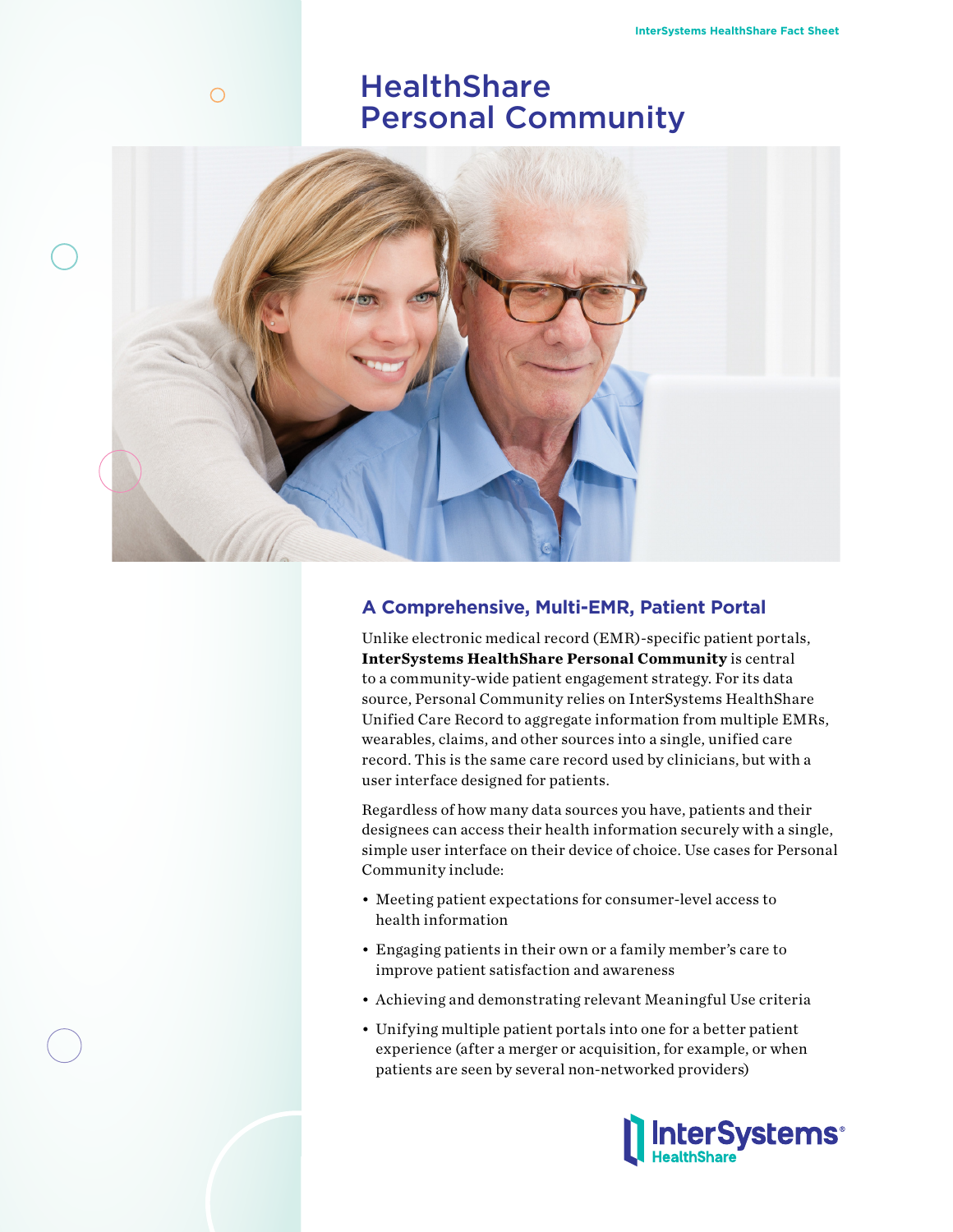- Improving workflow for staff via patient self-service options
- Empowering patients and families with all the information they need for better care decisions and outcomes

# The Value of Engagement

Research shows that engaged and activated patients have higher levels of satisfaction and use fewer resources. Patients who understand their conditions and treatment options make better healthcare decisions and patient record review leads to safer care and improved record quality. Patients and their designees can use any web browser, on any device, to:

- Review, download, and manage care records
- Upload data from home or personal medical devices
- Schedule appointments
- Complete forms for the care team
- Receive alerts and notifications
- Learn about conditions and adopting healthier behaviors
- Securely interact with care providers
- Link to external systems to view and pay bills
- Access 3rd party SMART on FHIR apps once logged in

# Redefining the Patient Portal to Transform Healthcare in Your Community

Shifting business models, industry consolidation, and constrained resources make a fully engaged patient population essential. Personal Community offers patients and their designees an engaging user interface with a real-time view of all the information available across any number of data providers. The look-and-feel is configurable to support your branding and market identity. You determine what data to present to patients and in what format. You select the appropriate enrollment model for your organization.

# Key Features

Personal Community is easy to configure, manage, and secure, and includes features that help to engage patients and make care delivery more efficient.

## **User Interface**

A simple user interface enhances usability on any device. This UI accesses the same unified record used by the care team. Patients and their designees can easily view, download, and print care records.

#### **Management Workbench**

A workbench, overview dashboard, and robust reporting simplify Personal Community management, including enrollment tracking, designee assignment, adoption metrics, and customization.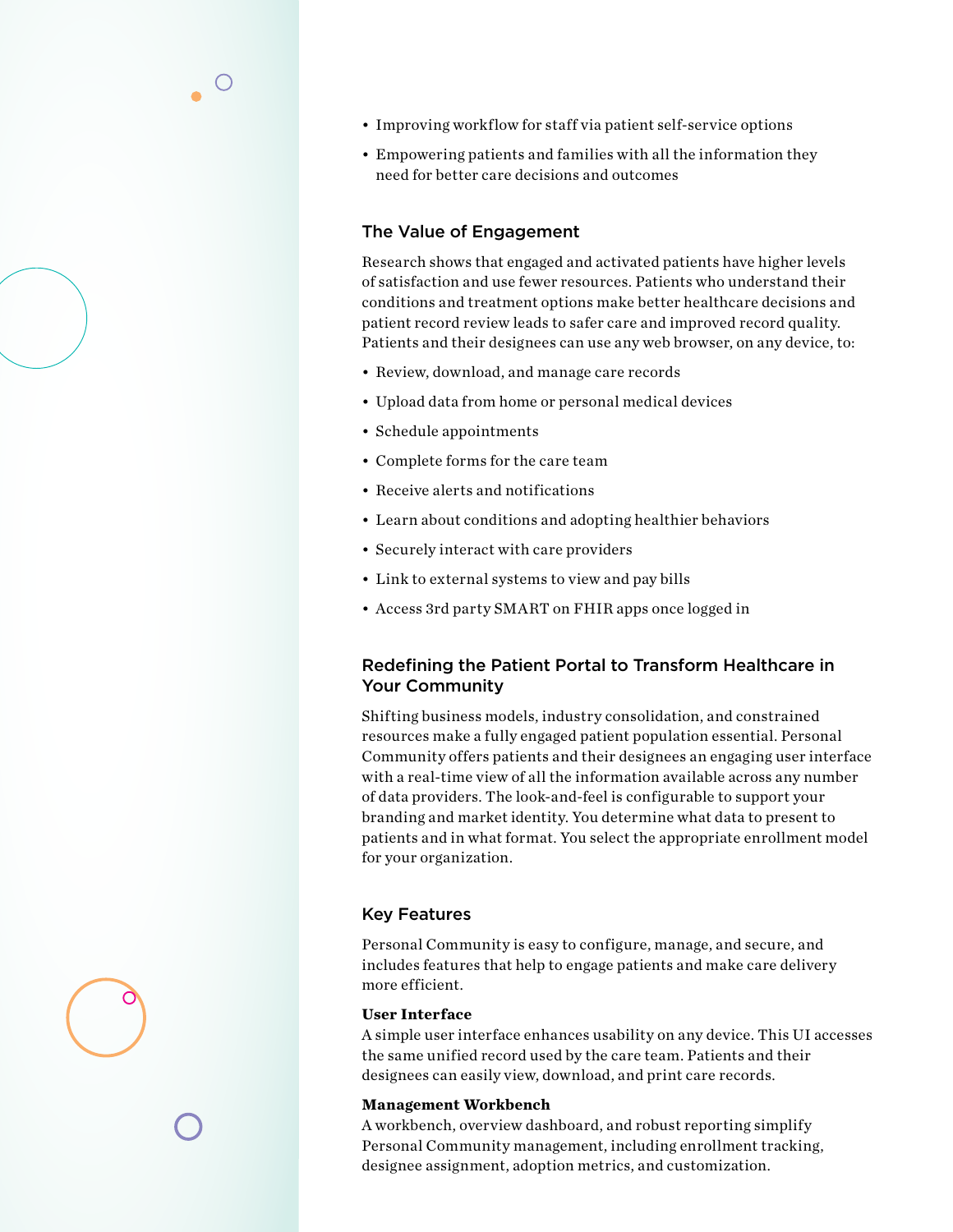## **Patient-Contributed Information**

The Personal Community My Forms section gives users a single location for form access, completion, and tracking. Data from completed forms and uploaded documents, such as advance directives, can be included in the patient's unified care record for use by care team members and in analytics.

Data from home devices such as pulsometers, scales, and blood oxygen readers can also flow into the unified care record.

## **Alerts and Notifications**

Personal Community delivers alerts and notifications to the patient's inbox, or to patients and their designees directly, based on data and analytics in the unified care record. With multiple systems tied into Personal Community, it becomes a single source for alerts and other notifications, helping to reduce the burden and hazards of information overload.

## **Language Support**

Personal Community provides out-of-the-box interface localization and communication in English, French, German, Italian, and Spanish. The product supports customer translations into most other languages, as well.

#### **Security**

Flexible, positive identification during setup makes enrollment more secure for patients and their designees. Enrollment may be handled at the point of care, initiated by a patient, or via an external application such as a registration system. Patients can assign family members or others on their care team as designees who can view their records.

Personal Community does not store data on the patient's device unless a file is downloaded by the patient.

#### **Centralized User Access**

Personal Community enables you to deliver a centralized sign-in experience for your patients across applications. You can choose to use Personal Community as the patient identity provider, allowing use of credentials generated by Personal Community to sign in to your other approved and trusted applications. Or, you can enable use of your existing authentication system credentials for enrollment and sign-in with Personal Community.

### **Application Programming Interfaces (APIs)**

Personal Community APIs enable trusted external systems (such as an EMR) to interact with it while the user of the EMR or other application continues in their existing workflow. Functions available through APIs include:

- Enrolling patients
- Managing accounts
- Establishing proxy relationships
- Delivering secure messages
- Sending important notifications

**LEARN MORE ABOUT PERSONAL COMMUNITY AND ALL OF THE PRODUCTS WITHIN THE HEALTHSHARE SUITE AT INTERSYSTEMS.COM/ HEALTHSHARE.**